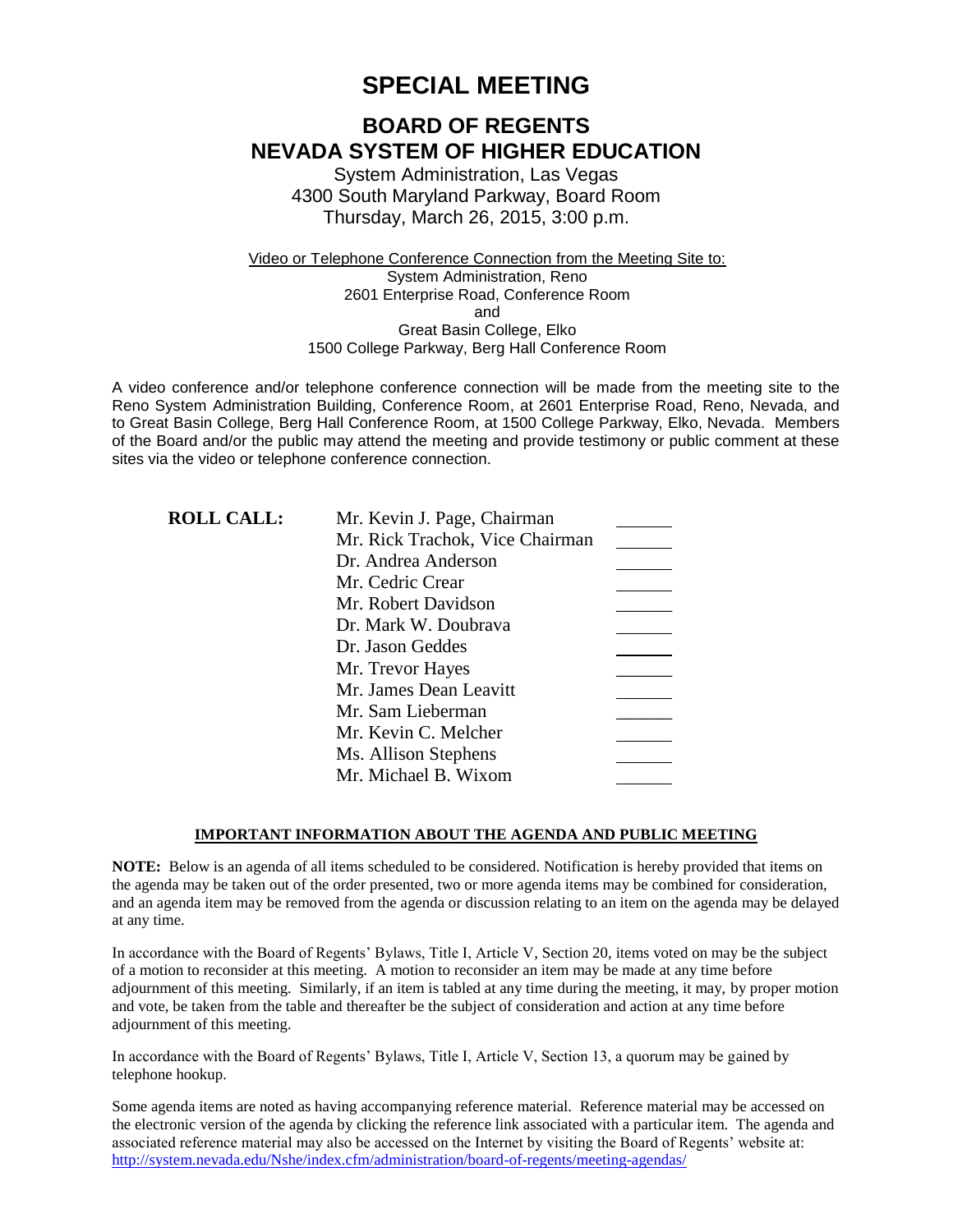#### Special Board of Regents' Meeting Agenda **Page 2** and 2008 and 2008 and 2008 and 2008 and 2008 and 2008 and 2008 3/26/15

Many public libraries have publicly accessible computer terminals. Copies of the reference material and any additional support materials that are submitted to the Board of Regents' Office and then distributed to the members of the Board of Regents after the mailing of this agenda but before the meeting, will be made available as follows: 1. Copies of any such materials are available at the Board of Regents' Office at 2601 Enterprise Road, Reno, Nevada and the Board of Regents' Office at 4300 South Maryland Parkway, Las Vegas, Nevada. A copy may be requested by calling Patricia Rogers at (775) 784-4958; 2. Copies of any such materials will also be available at the meeting site.

Reasonable efforts will be made to assist and accommodate physically disabled persons attending the meeting. Please call the Board Office at (775) 784-4958 in advance so that arrangements may be made.

## **CALL TO ORDER – ROLL CALL**

## **PLEDGE OF ALLEGIANCE**

### **1. PUBLIC COMMENT INFORMATION ONLY**

Public comment will be taken during this agenda item. No action may be taken on a matter raised under this item until the matter is included on an agenda as an item on which action may be taken. Comments will be limited to two minutes per person. Persons making comment will be asked to begin by stating their name for the record and to spell their last name. The Board Chair may elect to allow additional public comment on a specific agenda item when that agenda item is being considered.

In accordance with Attorney General Opinion No. 00-047, as restated in the Attorney General's Open Meeting Law Manual, the Board Chair may prohibit comment if the content of that comment is a topic that is not relevant to, or within the authority of, the Board of Regents, or if the content is willfully disruptive of the meeting by being irrelevant, repetitious, slanderous, offensive, inflammatory, irrational or amounting to personal attacks or interfering with the rights of other speakers.

### **2. DISTINGUISHED NEVADAN AWARD FOR POSSIBLE ACTION**

The Board will consider for approval the following 2015 Distinguished Nevadan recipients *(Handbook Title 4, Chapter 1, Section 14 and Procedures and Guidelines Manual Chapter 8, Section 1[\(Ref. BOR-2a\)](http://system.nevada.edu/tasks/sites/Nshe/assets/File/BoardOfRegents/Agendas/2015/mar-mtgs/specbor-refs/BOR%202a.pdf))*:

 Robert P. Ellis and Sandra D. Ellis *[\(Ref. BOR-2b\)](http://system.nevada.edu/tasks/sites/Nshe/assets/File/BoardOfRegents/Agendas/2015/mar-mtgs/specbor-refs/BOR%202b.pdf) Nominated by the full Board* 

## **3. MOBILITIE WIRELESS NETWORK FOR POSSIBLE ACTION AGREEMENT AND GROUND LEASE, UNLV**

UNLV President Len Jessup requests approval of a Master Wireless Network Agreement and Ground Lease with Mobilitie Investments III, LLC, for the purpose of a campus wide cellular coverage plan. *[\(Ref. BOR-3\)](http://system.nevada.edu/tasks/sites/Nshe/assets/File/BoardOfRegents/Agendas/2015/mar-mtgs/specbor-refs/BOR%203.pdf)*